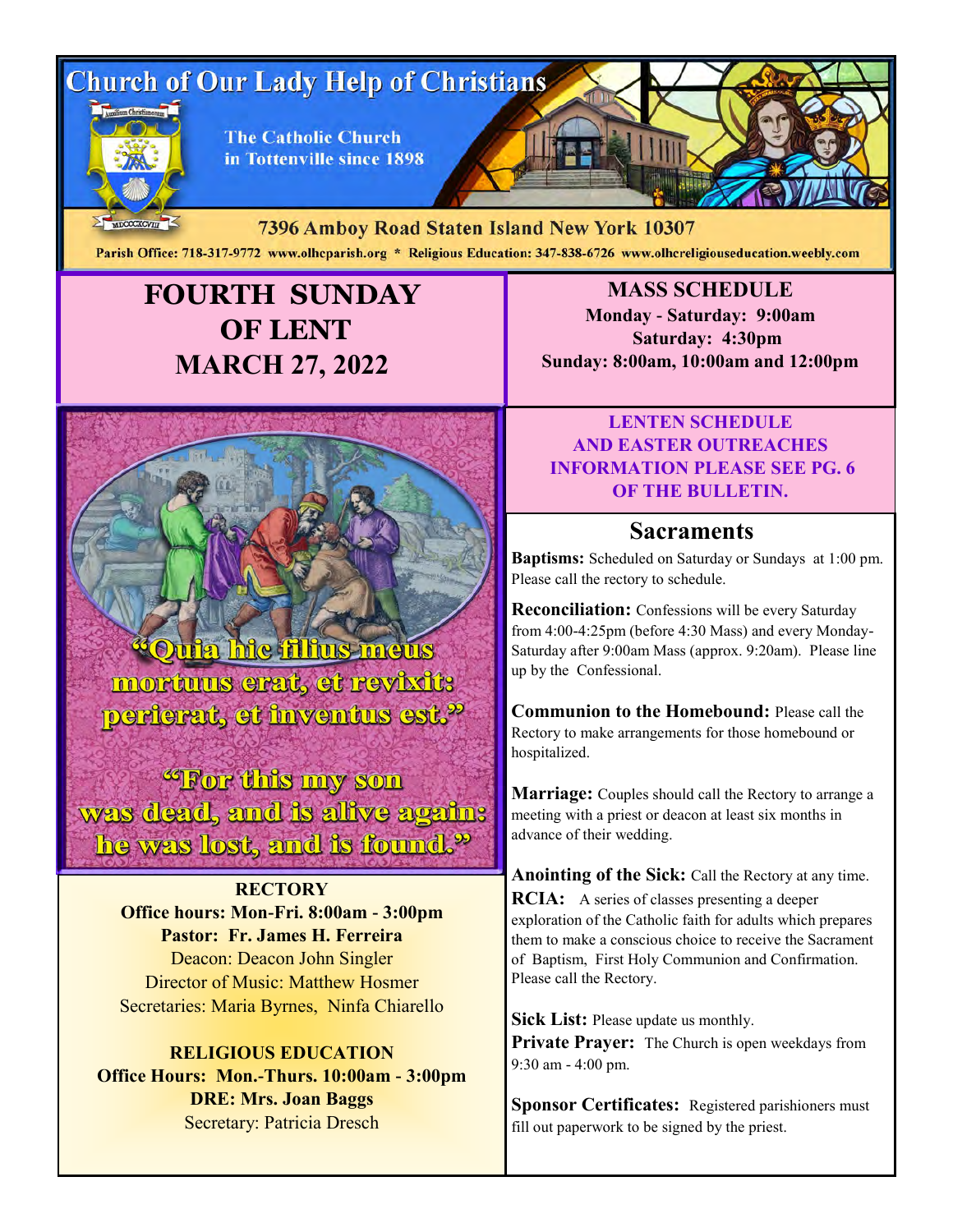| <b>FOURTH SUNDAY OF LENT MARCH 27, 2022</b><br><b>PG. 2</b>         |                                                                                                                                                   |                                                                                                              |
|---------------------------------------------------------------------|---------------------------------------------------------------------------------------------------------------------------------------------------|--------------------------------------------------------------------------------------------------------------|
| <b>WEEKLY MASS INTENTIONS</b>                                       |                                                                                                                                                   | <b>MEMORIAL OFFERINGS</b><br>Week of March 26, 2022                                                          |
| <b>BEGINNING SATURDAY, MARCH 26, 2022</b>                           |                                                                                                                                                   |                                                                                                              |
| 9:00am:<br><b>James L. Burke</b>                                    | Requested by Margaret Burke                                                                                                                       | <b>Bread and Wine</b><br><b>The People of our Parish</b>                                                     |
| 4:30pm:                                                             | <b>The People of our Parish</b>                                                                                                                   | <b>Sanctuary Lamp</b>                                                                                        |
| SUNDAY, MARCH 27, 2022                                              |                                                                                                                                                   | <b>The People of our Parish</b>                                                                              |
| <b>8:00am:</b><br><b>Andrew Calabrisotto</b><br>10:00am:            | <b>Eddie Smith and Jack Zickl</b><br>Requested by Jack                                                                                            | <b>Altar Candles</b>                                                                                         |
| 12:00pm:                                                            | Requested by Joan Calabrisotto and Family<br><b>Edward Wronski (13thAnniversary)</b><br>Requested by your Loving Wife, Children and Grandchildren | The People of our Parish<br><b>NO FLOWERS DURING LENT</b>                                                    |
|                                                                     |                                                                                                                                                   |                                                                                                              |
| MONDAY, MARCH 28, 2022                                              |                                                                                                                                                   | <b>WEEKLY SACRIFICIAL</b><br><b>OFFERINGS: 3/19 &amp; 3/20:</b>                                              |
| 9:00am:<br><b>MaryEllen Malloy</b>                                  | Requested by John and Judy Singler                                                                                                                | \$6,423.<br>which includes parish pay<br>PLEASE NOTE:                                                        |
| TUESDAY, MARCH 29, 2022                                             |                                                                                                                                                   | IF YOU ARE NOT ATTENDING MASS, YOU<br>CAN SUBMIT YOUR WEEKLY                                                 |
| 9:00am:                                                             | <b>Loretta Lomardi (Happy Birthday)</b><br>Requested by Your Loving friend, Carol Speth                                                           | <b>CONTRIBUTIONS BY</b><br>CONNECTING TO WESHARE AT<br>olhcparish.churchgiving.com<br>or call 1-877-316-0260 |
| <b>WEDNESDAY MARCH 30, 2022</b>                                     |                                                                                                                                                   | OR DROP OFF YOUR ENVELOPES IN THE<br>RECTORY MAILBOX.                                                        |
| <b>Geralyn Russo</b><br>9:00am:                                     | Requested by Alex and Frank Russo                                                                                                                 | <b>Crossroad Collection</b><br><b>Every 4th Sunday after all Masses</b>                                      |
| THURSDAY, MARCH 31, 2022                                            |                                                                                                                                                   | <b>50/50 Club</b><br>\$5.00 Donation You cant win it if you're                                               |
| 9:00am:<br><b>Attilio Guardascione</b>                              | Requested by Ninfa & Wayne Chiarello                                                                                                              | not in it!                                                                                                   |
| FRIDAY, APRIL 1, 2022                                               |                                                                                                                                                   | <b>First Friday</b><br>Mass at 9:00 am<br><b>Adoration/Benediction AT 9:30am</b>                             |
| 9:00am:<br>Joyce D'Amodio                                           | Requested by Sandy & Anna Rapaglia                                                                                                                | <b>Recitation of the Rosary</b>                                                                              |
| 6:00pm: Holy Hour with Confessions<br>7:00pm: Stations of the Cross |                                                                                                                                                   | Daily after the 9am Mass                                                                                     |
| <b>SATURDAY, APRIL 2, 2022</b>                                      |                                                                                                                                                   | <b>Rosary to Our Lady of Fatima</b><br>The 13th of every month 6:00 pm                                       |
| 9:00am:<br>Matteo Alvernia<br>4:30pm:<br><b>Andrew Pistilli</b>     | Requested by Anna and John Russo<br>Requested by His Loving Family                                                                                | <b>St. Edward's Food Pantry</b><br>6581 Hyland Boulevard SINY<br>1st Weekend of the Month                    |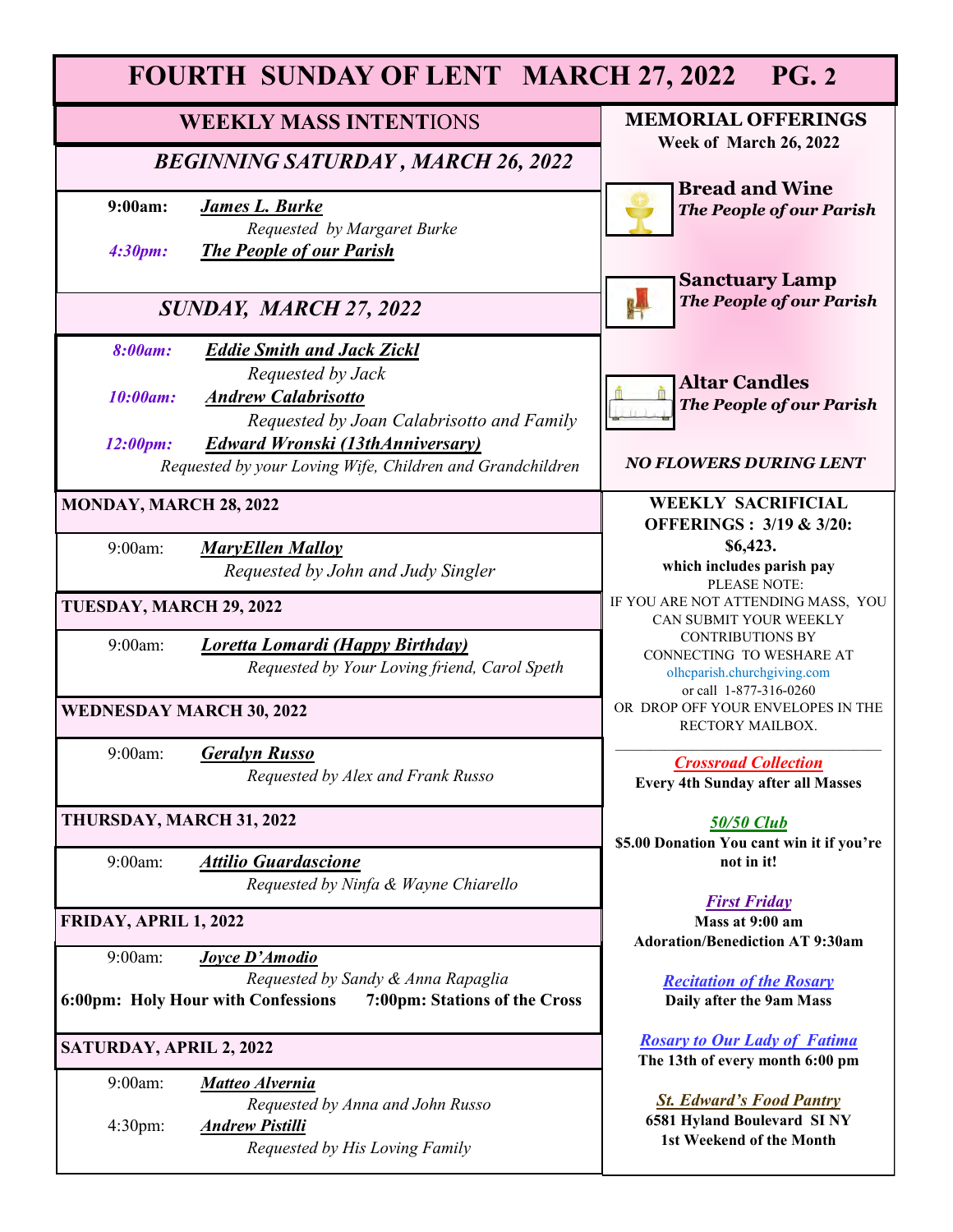

*Crucifixes, and Images of Our Lord, His Blessed Mother, and the Saints*

*We just celebrated the feast of the Annunciation this Friday. Therefore it is appropriate to discuss images of Our Lord, Our Blessed Lady, and the saints. As Catholics, we believe in the Incarnation, that God took flesh in the womb of the Blessed Virgin Mary. Therefore since the earliest days of Christianity, Christians have made images of Our Lord, Blessed Mother and the saints in order to tell the stories of the Bible and tradition as well as to be reminders of prayer and God's* 

*presence in our midst. Catholics put images around themselves to be like family pictures. We love our family and we put them in spaces we live to remind us of them and the relationship we have.* 

*When we get a holy picture for our home, it is customary to bring it to the priest or deacon for him to bless it. The blessing serves to set the picture aside for holy use. Some of the most cherished and time honored Catholic images that Catholics should have in their home are a crucifix, the Sacred Heart of Jesus, the Divine Mercy, the Blessed Virgin Mary in her many titles, and St. Joseph. According to private devotion, some images like the Sacred Heart and the Divine Mercy have promises of blessings attached to them who display these images in their homes or places of business. In our age of social media, we know the power of images. Therefore as Catholics we put images around us to encourage us to do good and avoid sin, to remind us to pray and to protect against evil. We know that the powers of evil have all sorts of images through which to corrupt our eyes and to make us think of vain or impure things. We battle this with sacred images that point us to God. So when you think about redecorating your house or a good gift for someone, think about getting a beautiful image our Lord, His Mother or a favorite saint so that what we see with our eyes will lead us to join our mind, heart, and soul to God for the salvation of our souls.*

*Fr. James Ferreira, Our Lady Help of Christians Pastor*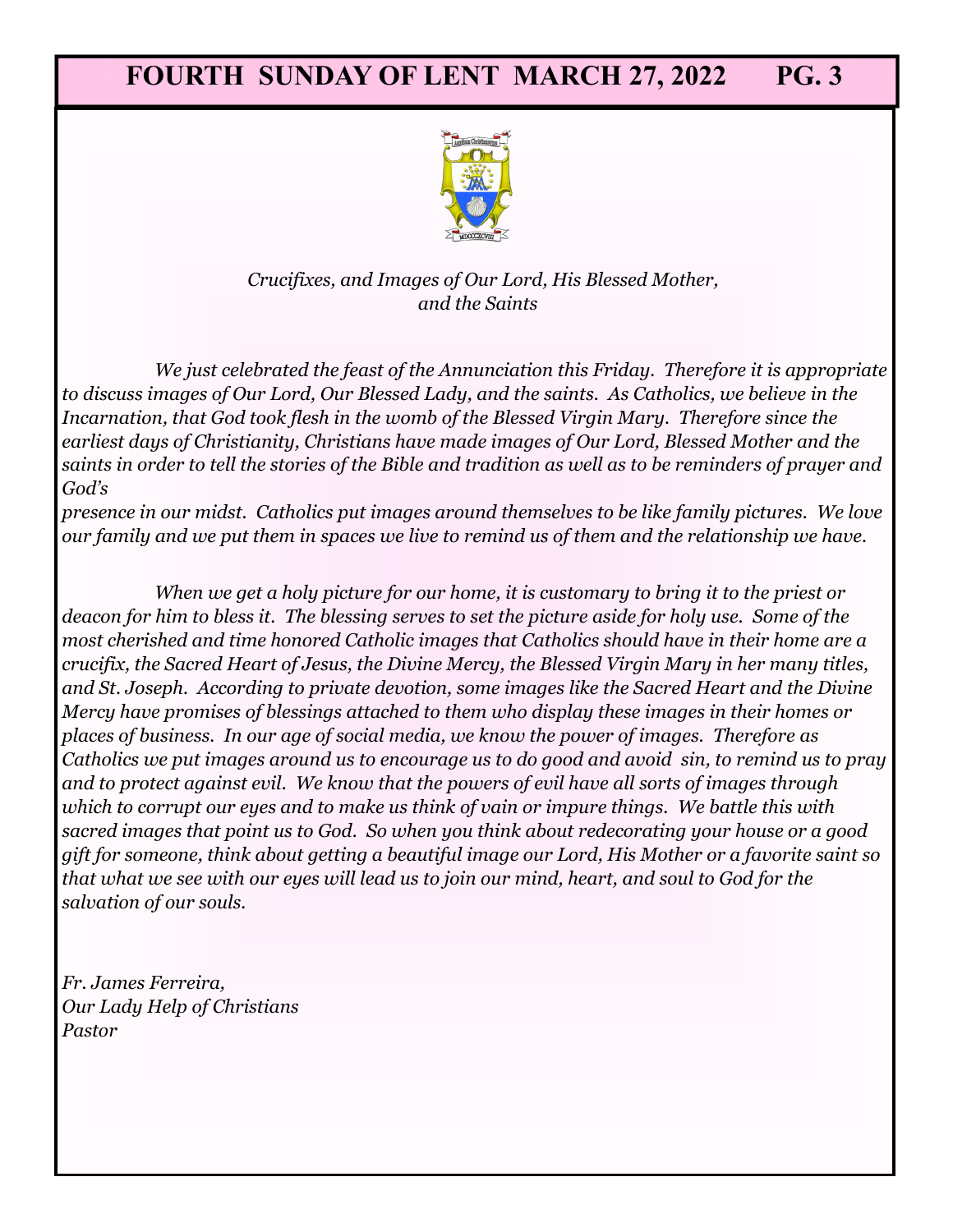

Let us pray for all the deceased of the Parish especially Giuseppe Basile, Peter Osenni and Frank Artale

#### **PLEASE PRAY FOR OUR SERVICE MEN AND WOMEN**



*PAUL ALBANESE ROMANIA BRIAN P. FLEMING KUWAIT*  **DIANA ALBANESE WASH. STATE<br>DAVID BAGGS NY** *THOMAS BROWN AFGHANISTAN SHAWN ROBINSON WA MICHAEL DEDDO, III ALASKA* 

*ANDREW S. ASWARD SC STEVEN DENOBLE AFGHANISTAN DAVID BAGGS NY CODY ROBSINSON NC*

#### **PLEASE PRAY FOR THE PEOPLE OF OUR**  Skip Fiore **PARISH Please let the rectory know if you would like to remove anyone from this sick list.**

**Thank you \_\_\_\_\_\_\_\_\_\_\_\_\_\_\_\_\_**

Alexander Angelo Alberga Robert Alongi Anna Ambrosole Jake Aspinall Aubrey Roseann Brock Joseph Burzo Stephen Cacase Patricia Calabrese Theresa Cardinale Salvatore Cortes Carmela Luca Carsen Dennis Castelli Mike Chadwick Stacey Cohen Sylvia Cohen Sharonlee D. Joseph D'Angelo Daniel Danny Elvira DeLuzio Ellen Derowki Andrew DiLorenzo John Dilgen Barbara Doty Marie Dunigan Dennis Emperor Nicolette Falzone Maryann Fazio Joe Ferrari

Ramona Fogelstrom Nancy Flynn Emilyrose Gagliardi George Gina Laura Grzeskowiak Kian Griffiths Debra Houshmondrad Thomas Jacob Jeremy Kathy Robert Kilsby Thomas Kilgannon Nancy King Gianna Kovacs Rafael Laskowski Maria LaSorsa Ginnie Ledwon Flora Lucchese Ralph Lucchese Joseph Liotine Anthony Lodareo Scuoto Maisco Ed Malley Matthew Maureen G. Ken McCall Joseph Mariconda Peter Marsh Patty McNichol Vincent Merola Franco Migliorini Roberta Miro Peter Monfasani Joan Orena Linda Palermo SPC Sean Pesce Raymond Perry, Jr. Robert Robin Rodolfo

Frances Rotunno Philip Russo Edward Svennigsen Jordan S. Patricia Savino Stephanie Christopher Seiler Stacey Strongarone Gladys Tanecredi Tara Justin Too Carl Termine, Jr. Aiden Truscelli Annette VanTine Wayne Kathy Whitehurst Joseph Yasso

**Our Lady Help of Christians welcomes** all newly baptized to your new Parish Family, especially Thomas James Toolan and Luca Parisi and Avila Maria Laudiero



# **Cardinal's 2022 Annual Stewardship Appeal**

# **Where Your 2022 Gift Goes**

mation of Ne

Parish Pries

28%

5%



The 2022 Cardinal's Appeal has begun! At its core, the Appeal exists to fund the vast educational, charitable, and pastoral outreach of our archdiocese, all of which serve to make Christ known in the world.

**Visit** cardinalsappeal.org/donate to make your gift today!



1011 First Avenue, 14th floor, New York, NY, 10022 646-794-3300 · cardinals.appeal@archnv.org

#### 2022 CARDINAL'S ANNUAL STEWARDSHIP APPEAL: **Care for Retired Parish Priests**



\$1M of the Cardinal's Appeal supports the Saint John Vianney Clergy Residence, which is a comfortable and safe home for 70 retired priests who have devoted their lives to serving the Church. Help us care for those who cared for us with a gift to the Cardinal's Appeal.

Visit www.cardinalsappeal.org/donate to make your gift today!

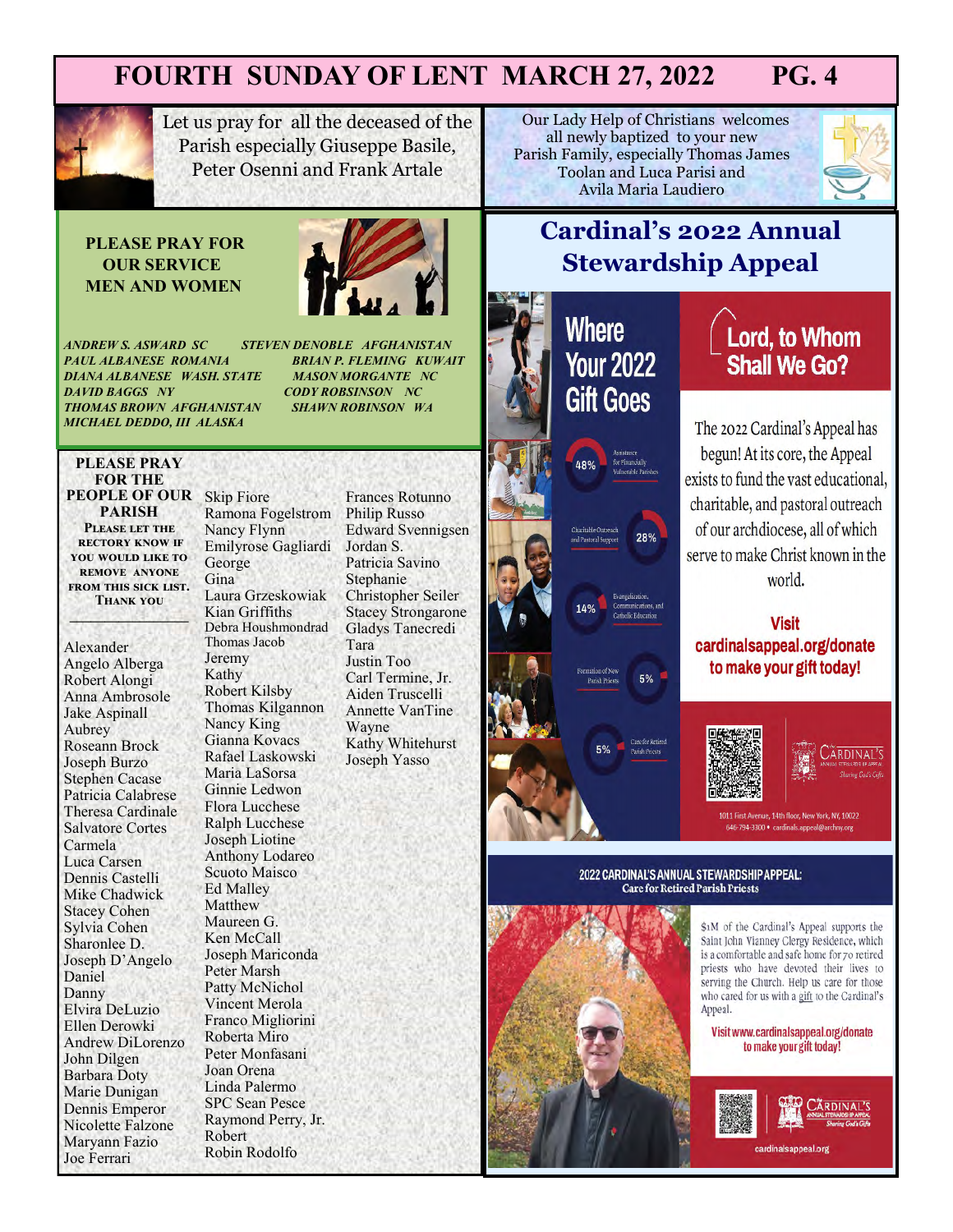### **RESPECT LIFE NEWS**

**You can protect mothers and children** by joining this worldwide mobilization to pray and fast for an end to abortion!

# **40DAYSFOR LIFE**

 **Here's how to take part in 40 Days for Life in our community. HELP SAVE LIVES IN STATEN ISLAND EVERY SATURDAY IN LENT: COME PRAY WITH US. PRAYERFUL WITNESS AT:S.I. UNIVERSITY HOSPITAL (NORTH) FOR MORE INFORMATION ON HOW TO GET INVOLVED: CALL 646-267-64**56 or 40daysforlife.com/ **StatenIsland** 

# **PARISH/CHURCH NEWS**



**Please bring in any used palms and place them in the bins provided in the church.** 

**\_\_\_\_\_\_\_\_\_\_\_\_\_\_\_**

**PALM CROSSES ARE BEING SOLD THE WEEKEND OF APRIL 2ND AND APRIL 3RD. ALL PROCEEDS TO BENEFIT UKRAINE.** 



**If we have crosses left, they will also be sold the Weekend of April 9th and 10th.** 

#### **MUSIC MINISTRY: DIRECTOR:**  MATTHEW HOSMER



For all music needs and information, please contact Mr. Hosmer at:

OLHCmusicdirector@gmail.com



**GOLF OUTING SAVE THE DATE FRIDAY, JUNE 17, 2022 More info. to follow**

### **RELIGIOUS EDUCATION NEWS**

**Office hours: Monday through Thursday 10:00 Am to 3:00 PM**

**Office Phone: 347-838-6726 Office Cell Phone: 718-227-2441 Email: joan.baggs@olhcparish.org**

#### **Announcements**

**Lenten Projects**

**Pray, Fast and Give Alms! We are collecting alms for the Missionary Childhood Association. We are asking our 4th, 5th, 6th and 7th Graders to contribute.** 

**There is a box outside our office for gently used First Communion attire. Dresses, veils, suits, and shoes can be placed in the box outside of our office in the lower church no later than April 1st. These will be given to First Communicants in need.** 

#### **Children's Easter Outreach**

**Donations of candy, baskets, cellophane, Easter grass and other Easter Basket items will enable us to provide baskets as part of our Annual Easter Outreach. We are also accepting pre- made Easter Baskets. Last year we donated 100 baskets as part of this wonderful event. We will need Baskets, Easter Grass, Plastic Eggs, wrapped candy, cellophane bags to wrap baskets and other Easter Basket items in. Items due no later than April 3rd.** 

**Palm Cross Sale the weekend of April 2nd and 3rd. Proceeds to benefit Ukraine .** 

*Meet and Greet with the Easter Bunny will be on Palm Sunday after the 10am Mass.* 



*Have a blessed week, Mrs. Joan Baggs, DRE*